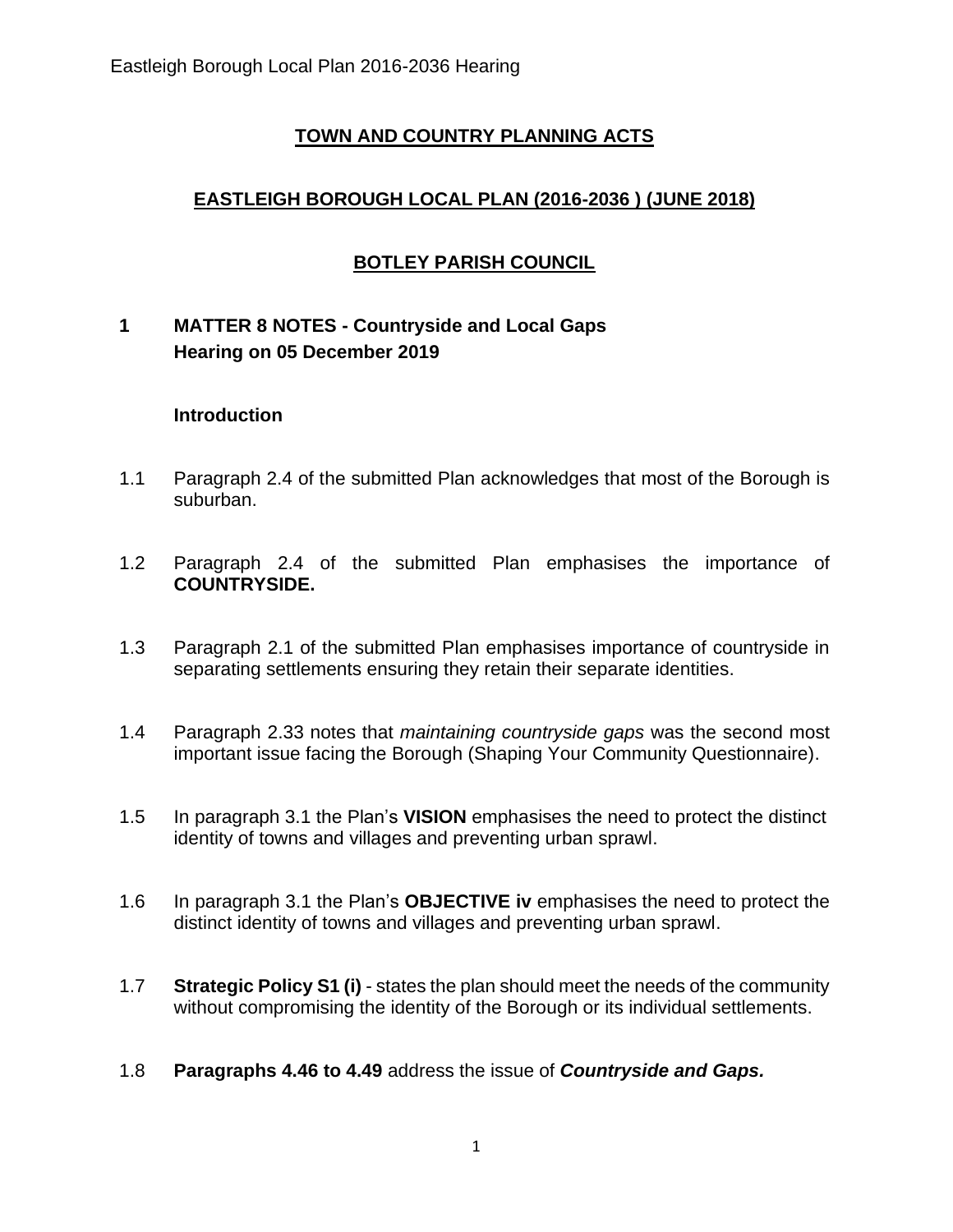- 1.9 **Paragraph 4.49** stresses the important role of the countryside in separating and providing a setting for the Borough's settlements, and considers that designating areas between settlements as countryside gaps to be kept free of urbanising development is the best way of preventing further loss of identity hence local gaps.
- 1.10 THIS APPROACH IS STRONGLY SUPPORTED BY THE PARISH COUNCIL.
- 1.11 The approach is given *effect* by **Policies S7 Countryside and S8 Protection of Countryside Gaps**. These policies are strongly supported, in principle.
- 1.12 However, the Parish Council has particular concern about the extent and integrity of the local gaps.

#### **Land to the east of Sovereign Drive and Precosa Road**

- 1.13 *Firstly*, in relation to the fact that the land east of Sovereign Drive and Precosa Road, which was granted planning permission on appeal for 103 dwellings, identified in Policy DM24 was omitted from the local gap on the grounds that it had planning permission for development.
- 1.14 The planning permission lapsed in October 2017 and has not been renewed. The site has been deleted from Policy DM24 in the **Proposed Main Modifications (July 2019) (MM116)**, following representations by the Parish Council. MM116 is supported.
- 1.15 However, there are no related modifications which propose, as a consequence, that this land should be:
	- A identified on the Proposals Map (North) as COUNTRYSIDE, and;
	- B identified on the Proposals Map (North) as LOCAL GAP.

THESE CHANGES WOULD BE ENTIRELY CONSISTENT WITH THE PLAN'S APPROACH TO COUNTRYSIDE AND GAPS AND PREVIOUSLY SUMMARISED.

1.16 THE PARISH COUNCIL REQUEST THAT THE INSPECTOR PROPOSES A MODIFICATION TO THE PLAN AS SUMMARISED.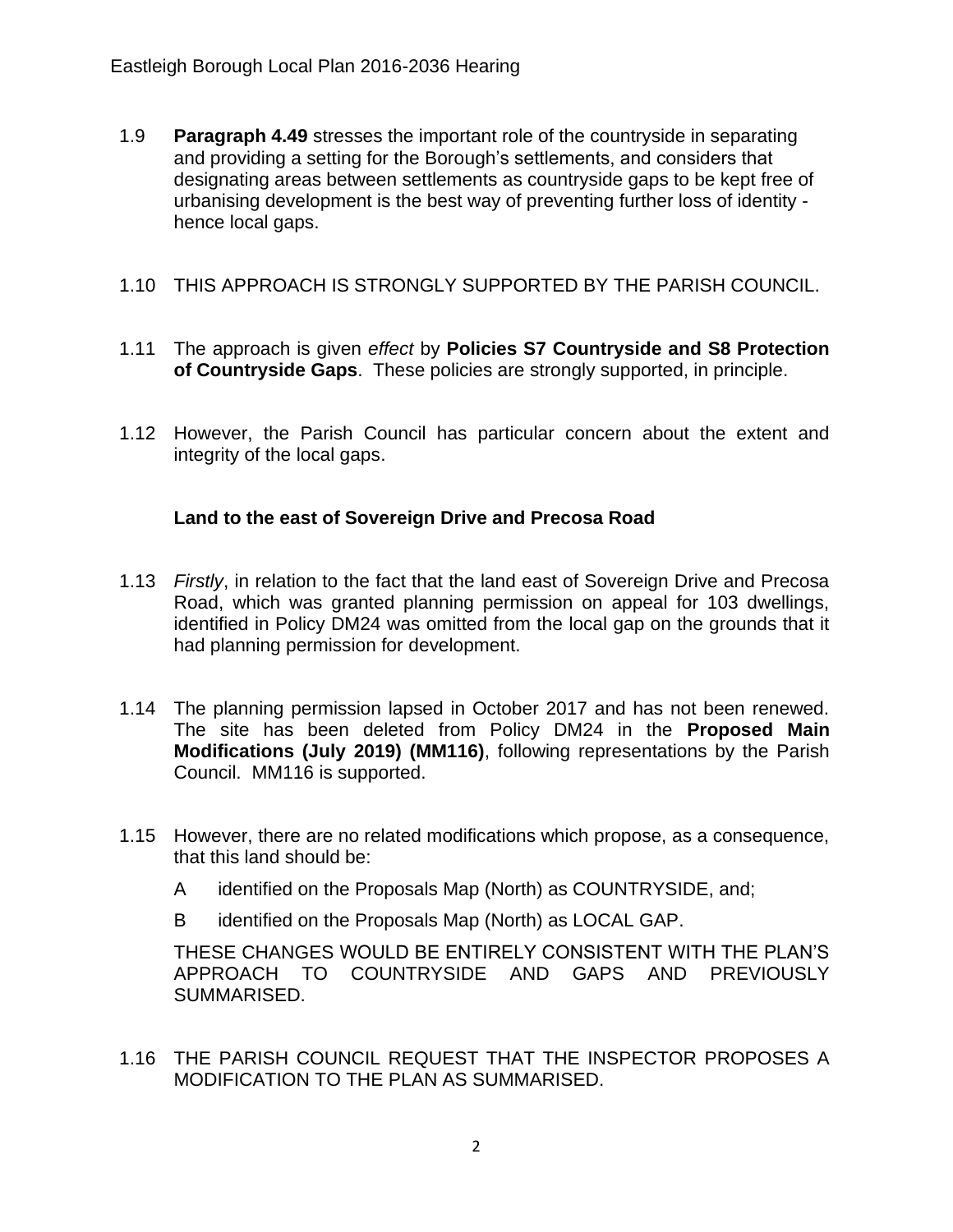- 1.17 It is relevant to note that although the planning permission for this site lapsed 2 years ago no attempt appears to have been made to renew the permission. Therefore, it is clear that there is no longer any developer interest in the site.
- 1.18 As such, not to identify the land as countryside and local gap would be inconsistent and would leave the site in limbo with no designation on the land.
- 1.19 If identified as countryside and local gap, any future planning application would have to be considered against the policies of the adopted local plan at that time.

### **Other land in the Hedge End to Botley Gap**

- 1.20 *Secondly*, in relation to the Botley to Hedge End Gap, it is noted that the Council undertook a **Review of Countryside Gaps in the Borough in 2017 (ENV02)**.
- 1.21 In relation to Botley, several areas of land were deleted from the local gap. It is relevant to note that as far as the Parish Council is aware, there was no public consultation undertaken in respect of this review. The Parish Council therefore had no opportunity to object to the relevant parts of the review document.
- 1.22 The review recommended the deletion of the Sovereign Drive and Precosa Road site from the gap because at that time it had planning permission. It also recommended the deletion of land nearby, that is the Recreation Ground and woodland on the grounds that the land was not necessary to the function of the gap (ENV02/Map ID24).
- 1.23 THOSE DELETIONS ARE OBJECTED TO BY THE PARISH COUNCIL AND THE LAND SHOULD BE REINSTATED AS COUNTRYSIDE AND LOCAL GAP. THE INSPECTOR IS REQUESTED TO RECOMMEND A MODIFICATION TO THE PLAN TO THIS EFFECT.
- 1.24 *Thirdly*, the local gap review recommended the deletion of a large swathe of open countryside land between the western edge of the built-up area of Botley and Brook Lane (ENV02/Map ID 25). It is the Parish Council's view that this land is essential to maintain the gap between the settlements and to maintain the integrity of the gap, preventing further urban sprawl (Plan paragraph 3.1).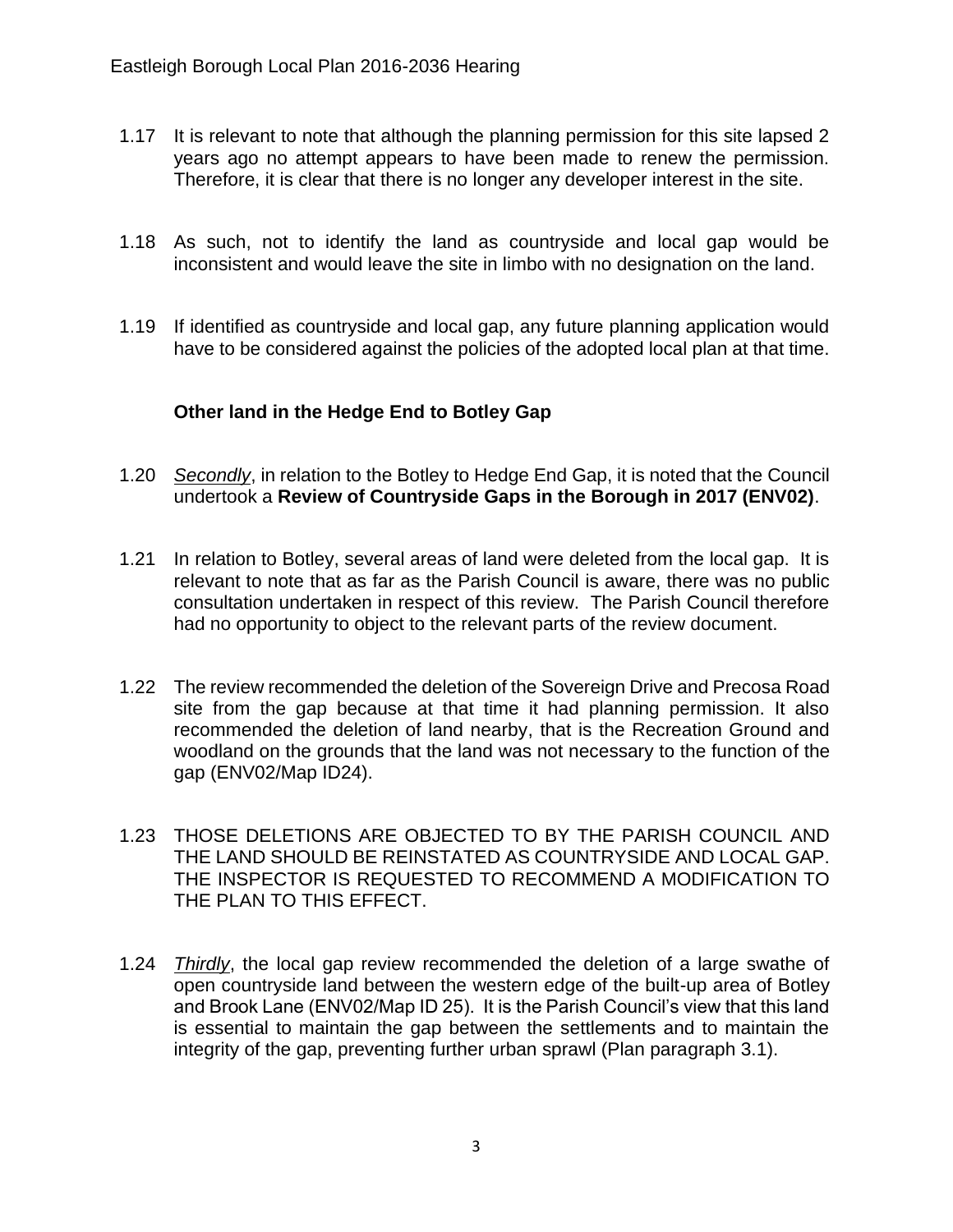- 1.25 THE DELETION OF THE LAND BETWEEN THE WESTERN EDGE OF BOTLEY AND BROOK LANE IS OBJECTED TO BY THE PARISH COUNCIL AND THE LAND SHOULD BE REINSTATED AS LOCAL GAP. THE INSPECTOR IS REQUESTED TO RECOMMEND A MODIFICATION TO THE PLAN TO THIS EFFECT.
- 1.26 *Fourthly and finally*, the review recommended the deletion of land east of Crow's Nest Lane and south of Maddoxford Lane from the gap because the land now has planning permission for housing (Map ENV02/ID29).
- 1.27 Whilst this is accepted, it is the Parish Council's view that land to the east of site allocation BO1 (which lies east of the sites with planning permission) should be designated as local gap (that is up to the Borough's easternmost boundary), in addition to its proposed designation as countryside.
- 1.28 Such a local gap designation would reinforce the strength of countryside policy, be consistent with Policies S7 and S8 and the Plan's approach to gaps and would prevent further urban sprawl towards the Borough boundary. As the Inspector will see on her site visit, this land is clearly important and sensitive open countryside with a truly rural aspect.
- 1.29 THE INSPECTOR IS REQUESTED TO PROPOSE A MODIFICATION TO THE PLAN INCLUDING THE LAND BETWEEN THE EASTERN BOUNDARY OF SITE BO1 AND THE BOROUGH BOUNDARY AS LOCAL GAP.

### **Conclusion**

1.30 In conclusion, Inspector, the Parish Council is supportive of Policies S7 and S8 but considers that the detailed designation of the local gaps needs to be reassessed and modified for the reasons I have set out.

### **2 LETTER TO THE INSPECTOR**

**Town and Country Planning Acts Eastleigh Borough Local Plan Examination Matter 8: Countryside Gaps - Thursday 05 December 2019**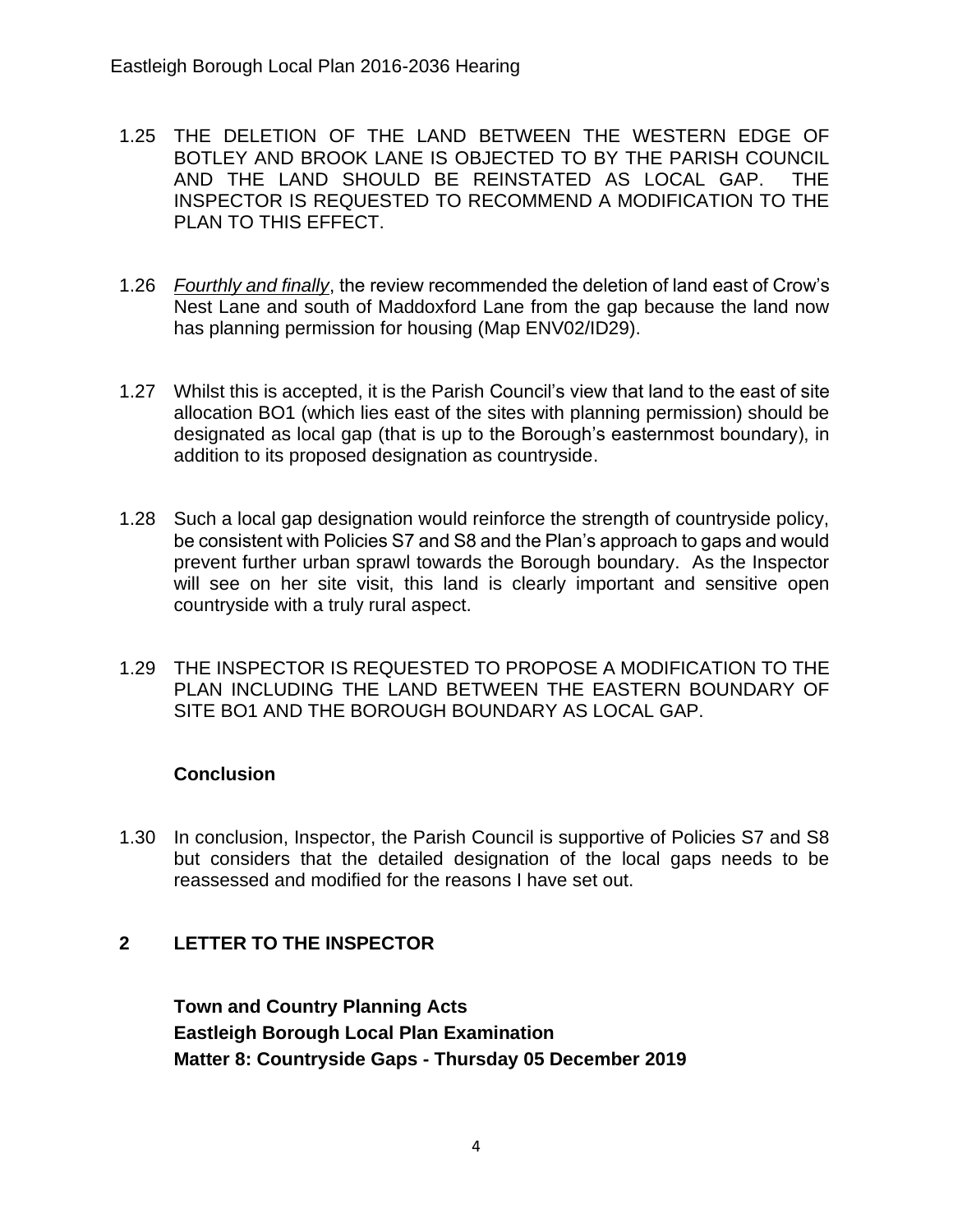Letter sent to the Programme Officer on 12 December 2019

- 2.1 I refer to the above Hearing session during which I raised specific points about the delineation of the local gaps in the Botley area of the Borough.
- 2.2 My submissions requested that the Inspector recommends the inclusion of the 3 areas of land within the Local Gaps as per Policy S8, including the necessary amendments to the local plan Proposals Map (South).
- 2.3 The Inspector asked that we submit plans showing the areas of land concerned.
- 2.4 The Inspector also commented that such plans should only be submitted if this had been referred to in (my client's) the Botley Parish Council Regulation 19 Representations.
- 2.5 In relation to that point, the reference is the BPC Representation in respect of Policy S8 - you can find this on pages 11 and 12 of their Representations document.
- 2.6 In relation to the 3 areas of land.
- 2.7 *Firstly*, is the site known as land east of Sovereign Drive and Precosa Road on the eastern edge of Hedge End (that is this land is actually in Botley Parish's area. Following representations by Botley Parish Council (and others) the Council has now deleted this land from Policy DM24 (see Main Modifications - MM116).
- 2.8 As this land lies outside the defined urban edge on the Proposals Map, if it is not included in DM24 it is, by definition, in the countryside and should be shown as such on the Proposals Map. The Council accepted this part of my submission at the Hearing session.
- 2.9 However, I further argued that the land should be included in the local gap because all the land around it was included in the gap.
- 2.10 I requested the Inspector to recommend accordingly.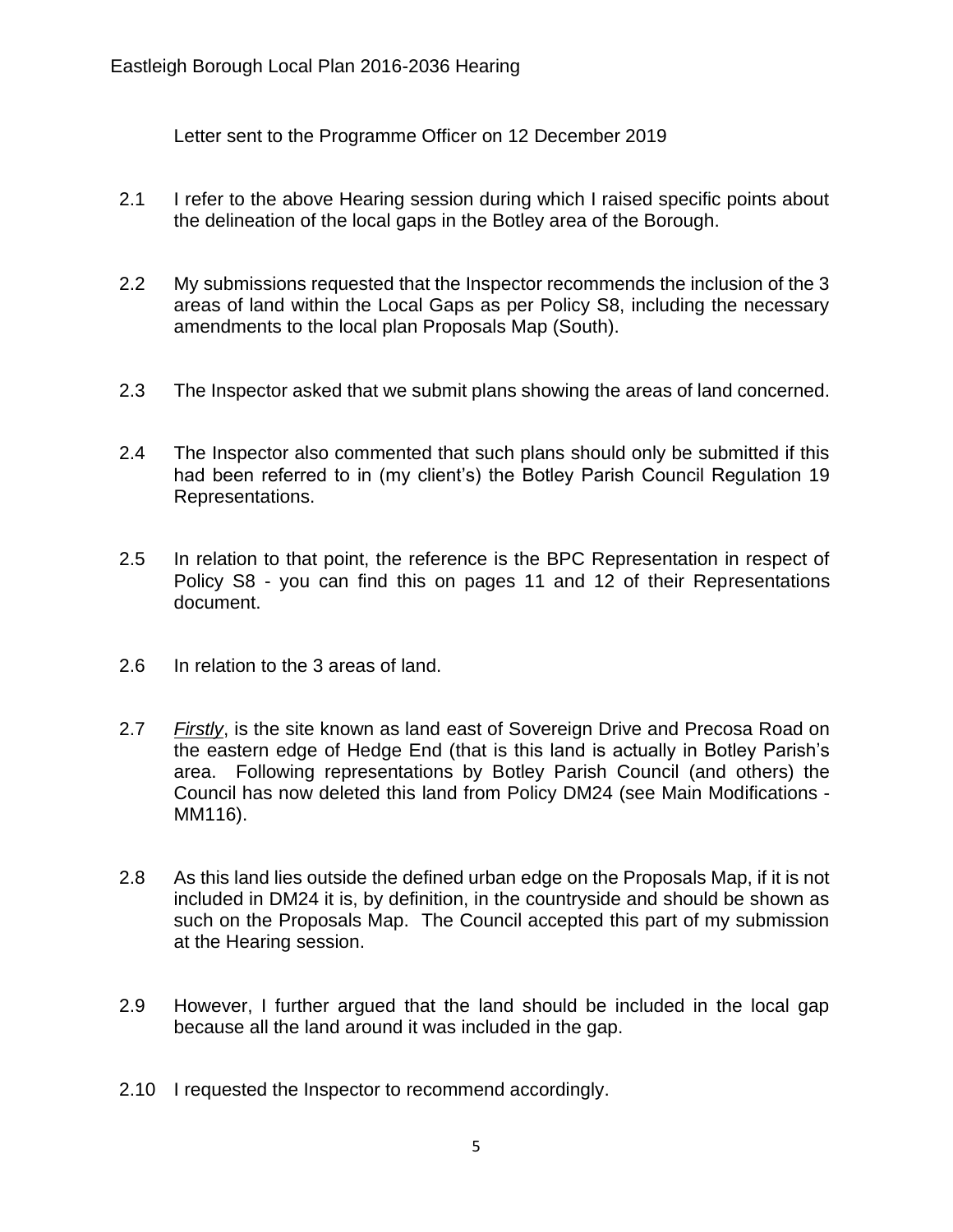2.11 The land is as delineated on the Proposals Map (South) - DM24 and I have hatched it in red on the enclosed plan (shown below).



- 2.12 Further, this land is identified as being part of Area 24 see Map on page 32 of ENV002 - Countryside Gaps document and described at page 28 of ENV002.
- 2.13 *Secondly*, I requested at the Hearing session that the Inspector recommend that the land east of Brook Lane, Botley, deleted by the Council from the local gap be reinstated in the local gap. The reference here is Area 25 of the Map on page 32 of ENV002 and described on page 28. The land is shown hatched in red on the enclosed plan (shown above), as accurately as can be interpreted from the Map at page 32 of ENV002.
- 2.14 *Thirdly*, I requested at the Hearing session that the Inspector recommend that land east of allocated land Policy BO1 (Maddoxford Lane, Botley) be included in the local gap. The extent of that land is hatched red on the enclosed plan (shown on the next page). I explained at the Hearing that this was to avoid further urban sprawl (Vision of the Plan paragraph 3.1).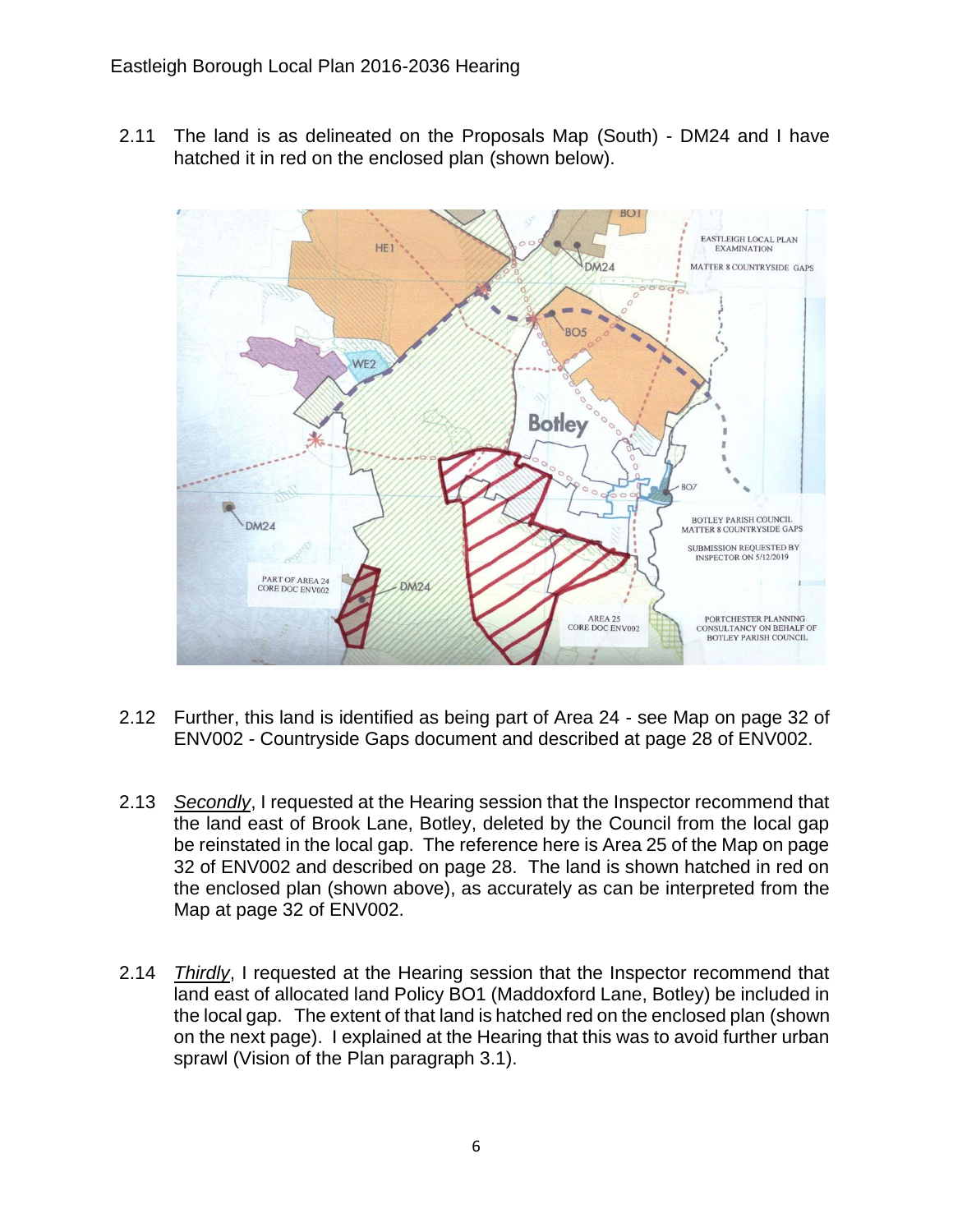2.15 None of the above constitutes new evidence and was all referred to as summarised above, during the Hearing session.



- 2.16 This letter and the enclosed plan are submitted directly in response to the Inspector's request made to me at the Hearing session.
- 2.17 Please forward this letter and the plans to the Inspector.
- 2.18 An identical copy is being sent direct to the Council.
- 2.19 Yours sincerely, **W A CHARLES DIP, TP, MRTPI, MCMI**
- **3 MATTERS 13 NOTES – Sites Hearing on 28 January 2020**
- 3.1 HE1 Land west of Woodhouse Lane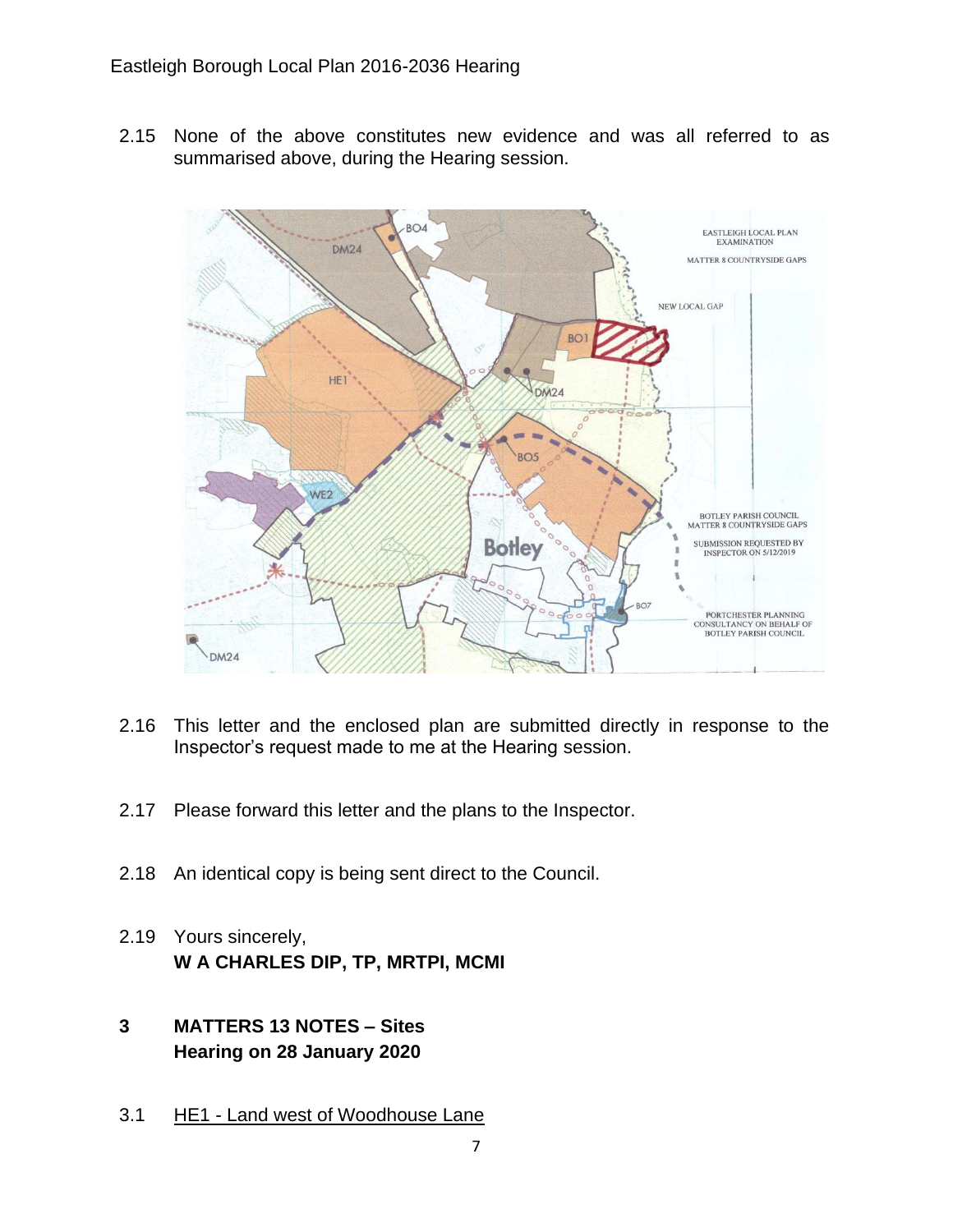- 3.2 Botley Parish Council's Representations position NEUTRAL.
- 3.3 Timely provision of the Botley Bypass and Woodhouse Lane improvements, together with the early provision of the Secondary School and other infrastructure is essential to the local community, including footbridge over the railway line to appeal site (DM24 Item 11 land north of Hedge End Station) for pedestrians and cyclists.

#### 3.4 BO1 - Land south of Maddoxford Lane and east of Crows Nest Lane

- 3.5 Eastleigh Borough Local Plan allocation for 30 dwellings.
- 3.6 Botley Parish Council's Representations position NEUTRAL.
- 3.7 This is an incursion into open countryside, would create urban sprawl and was in Local Gap until November 2017 - the Gap should be reinstated to preserve gap between Botley and Curdridge.
- 3.8 Planning application for 104 dwellings on site BO1 plus land to its east submitted and undetermined (F/19/85178) illustrates Botley Parish Council's concern about further urban sprawl.

### 3.9 BO2 - Land west of Uplands Farm, Botley

- 3.10 Eastleigh Borough Local Plan allocation for 300-375 dwellings.
- 3.11 Botley Parish Council's Representations position SUPPORT.
- 3.12 Need to ensure adequate infrastructure is put in place in a timely manner.
- 3.13 Need to ensure dwellings and bypass and adequately landscaped.

#### 3.14 BO3 - Land east of Kings Copse Avenue and east of Tanhouse Lane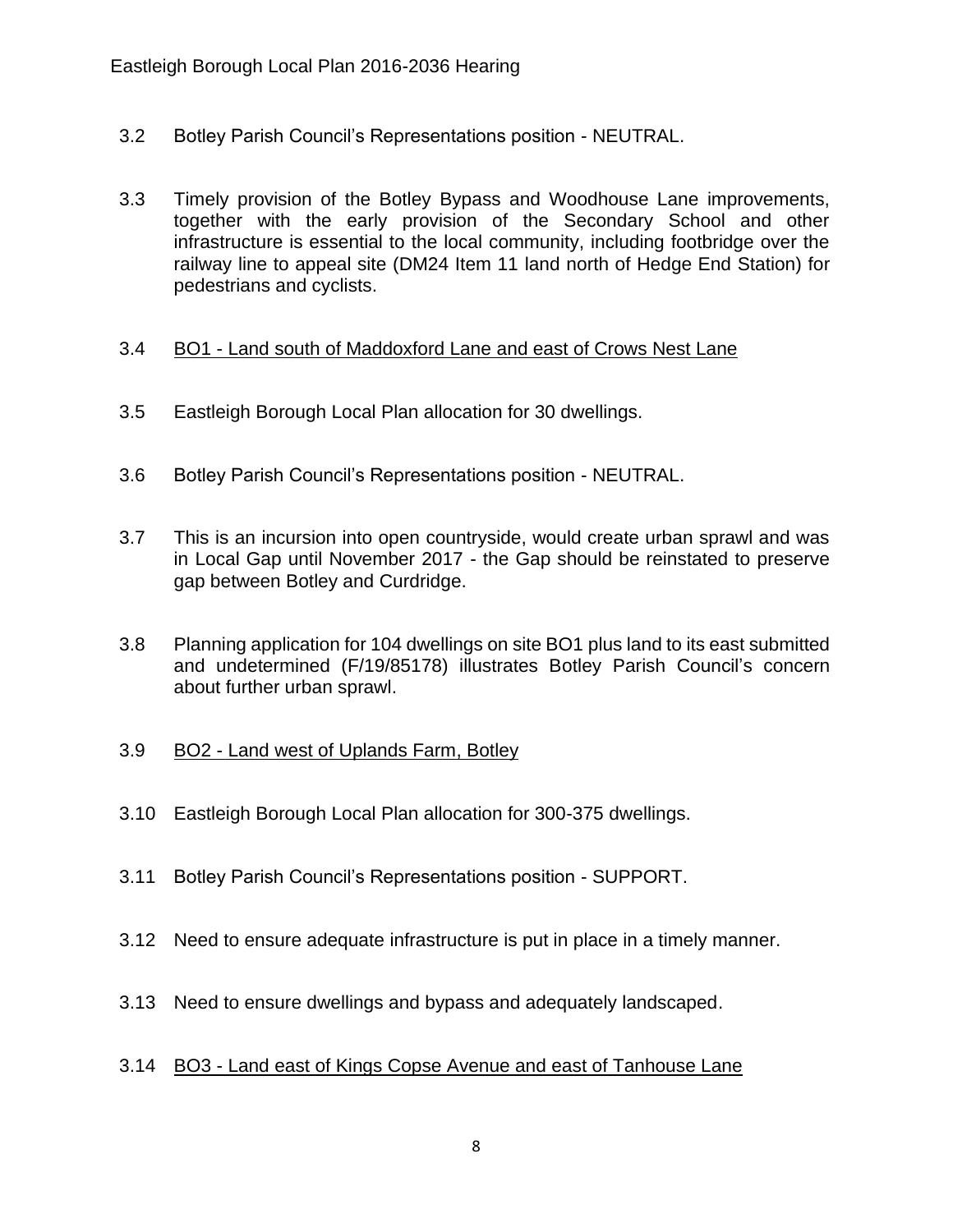- 3.15 Eastleigh Borough Local Plan allocation for 70 dwellings.
- 3.16 Botley Parish Council's Representations position OBJECT.
- 3.17 The site is part of the natural gap between Hedge End, Botley and Bursledon which should be retained - see Botley Parish Council's Matter 8 comments. Development would be an incursion into open countryside.

#### 3.18 BO4 - Land north of Myrtle Cottage, Winchester Road.

- 3.19 Eastleigh Borough Local Plan allocation for 22 dwellings.
- 3.20 Botley Parish Council's Representations position SUPPORT.
- 3.21 No comment.
- 3.22 BO5 Botley Bypass.
- 3.23 Botley Parish Council's Representations position SUPPORT.
- 3.24 BO6 Junction improvements at the Botley Road and Bubb Lane roundabout (Denham's Corner).
- 3.25 Botley Parish Council's Representations position SUPPORT.
- 3.26 BO7 Botley Mills.
- 3.27 Botley Parish Council's Representations position SUPPORT.
- 3.28 Other Representations Health Facilities.